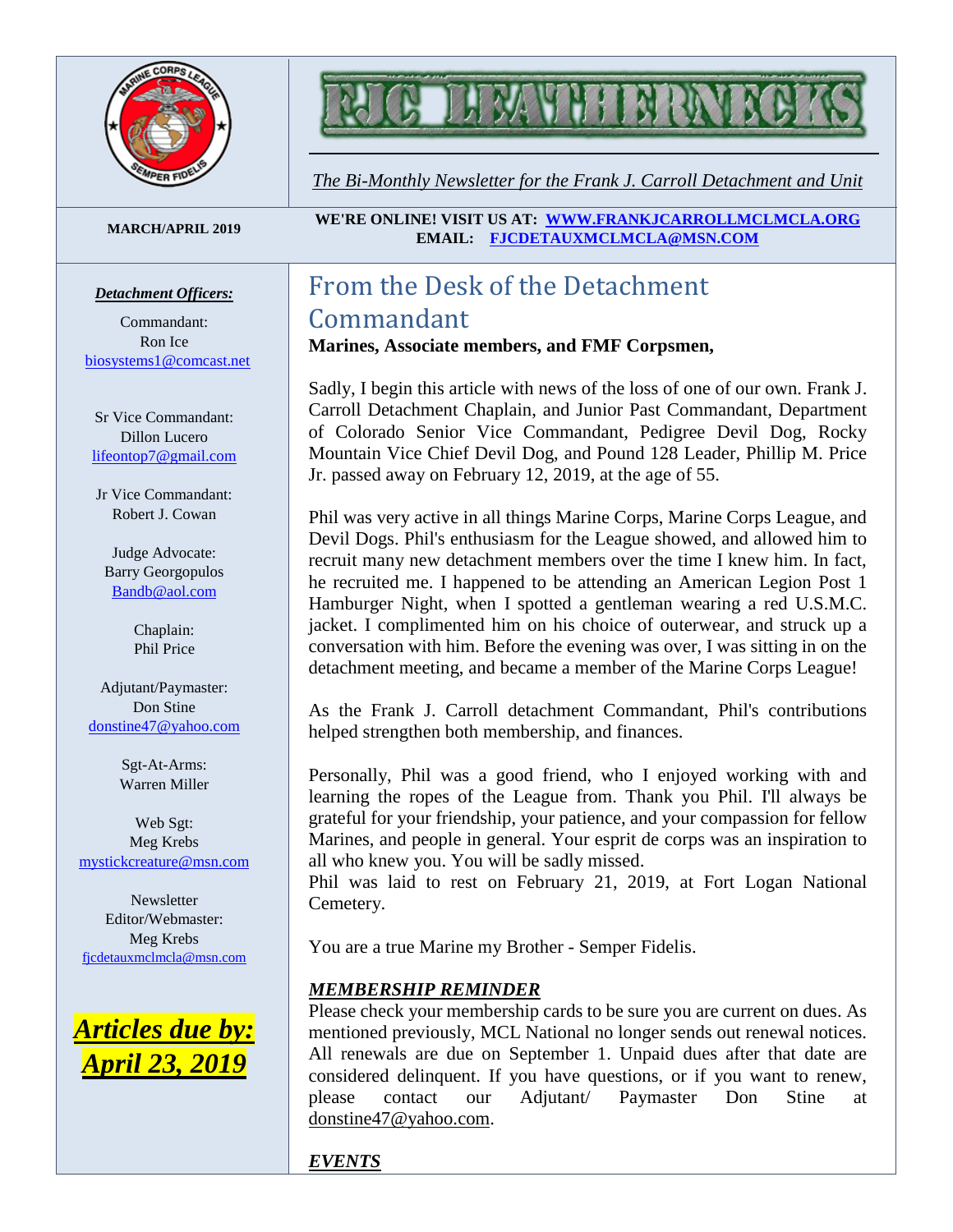### **Three things you are encouraged to do:**

- 1. Attend monthly detachment meetings.
	- 2. Volunteer
	- 3. Recruit new members.



### **Websites of interest**

National MCL [www.mclnational.org](http://www.mclnational.org/)

National MCLA [www.nationalmcla.org](http://www.nationalmcla.org/)

MODD Kennel [www.moddkennel.org](http://www.moddkennel.org/)

National MODD Fleas [www.nationalmoddfleas.org](http://www.nationalmoddfleas.org/)

Rocky Mountain Division MCL AND MCLA [www.mcleaguerckymntdiv.org](http://www.mcleaguerckymntdiv.org/)



\* During 2018, we tried our hand at a couple raffles. We learned a few things from the first one, and did much better on the second one. We have renewed our "Raffles License" for 2019, and will try a few more this year. If anyone has ideas or items to raffle, drop me an email at [biosystems1@comcast.net.](mailto:biosystems1@comcast.net)

\* We still have quite a few veteran logo baseball type caps which can be purchased, or we can sell at upcoming events, so suggestions and/ or volunteers are welcome.

The upcoming annual Department of Colorado convention will be held on May 3 - 5 this year, and will be hosted by the Union Colony Marines Detachment in Greeley.

The convention hotel address is:

**Double Tree by Hilton at Lincoln Park, 919 7th St., Greeley, CO 80634.** More information on hotel lodging for the event can be found on the Department website, [mclco.org.](http://mclco.org/) Additional convention information and updates will be emailed to the membership as it becomes available. Stay tuned.

Thank you and Semper Fi. Ron Ice Detachment Commandant [biosystems1@comcast.net](mailto:biosystems1@comcast.net)

From the Desk of the Detachment Sr Vice Commandant NO ARTICLE

From the Desk of the Detachment Jr Vice Commandant NO ARTICLE

## From the Desk of the Detachment Judge Advocate

Thanks to the Jr. Past Detachment Judge Advocate (Fred Krebs), our Detachment is one of the few that have updated their bylaws to comply with the new National Bylaws. It is early to be seeing any proposed National Bylaw changes for consideration at the 2019 National Convention, but the deadline for any Department bylaw changes is right around the corner (March 4). We may have some discussion on possible changes at the Department Staff meeting on February 23 in Salida, CO. Information on that meeting is available at the Department web site at mclco.org.

Barry Georgopulos Detachment Judge Advocate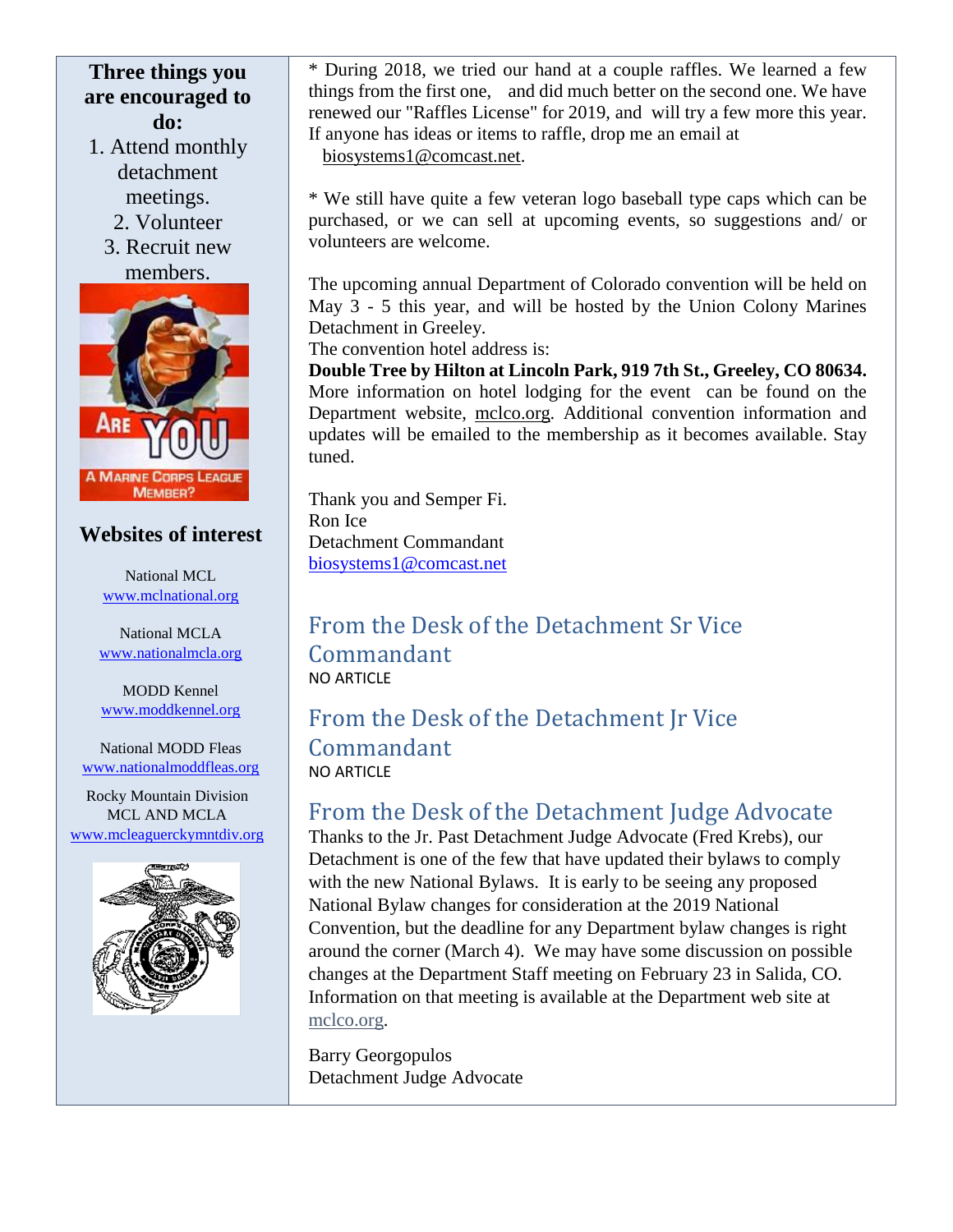

### From the Desk of the Unit President NO ARTICLE

# Department and National MCL Scholarships

Time is running out. There is only a month before the deadline for Department of Colorado Scholarship applications to be submitted. A second reminder to members who might have children or grandchildren that will be attending college or tech school in fall 2019. Consider having them apply for assistance from the MCL Department of Colorado Scholarship fund. The requirements and application form is on the Dept. web site at mclco.org (note correction from last month's article). Mail applications to Chairman Michael Davis at 7544 Hwy 133, Somerset, CO 81434-9609. The deadline for receipt of applications is April 1. That date will be here before you know it, so don't procrastinate. Also consider the MCL National Scholarship. The national web site mclnational.org (under programs) has the scholarship requirements. The application form for 2019 isn't published yet, but it should be available shortly after the first of the year. The deadline for National scholarship is usually mid-July

# Upcoming Events

.

**2019 National Convention** – August  $4<sup>th</sup>$  – August  $9<sup>th</sup>$ , 2019 Billings, Montana. Visit<https://www.mclnationalconvention2019.com/index.php> for more information

# Announcements

If your dues are six (6) months or more past due, you will be removed from our roster before publication of our next newsletter.

Please note National will **no** longer be sending out Dues reminders. The Annual membership year is from September  $1<sup>st</sup>$  to August  $31<sup>st</sup>$ . Detachment dues are \$38.00 per year and to be sent directly to the Detachment Adjutant/Paymaster. All new regular members must be prepared to show proof of Honorable Marine service.

### **EMAIL ADDRESSES**

If you did NOT receive this newsletter via email, it means your email isn't on the Detachment and Unit roster. Please email Meg Krebs with your email address to better improve Detachment and Unit communication at: [fjcdetauxmclmcla@msn.com.](mailto:fjcdetauxmclmcla@msn.com)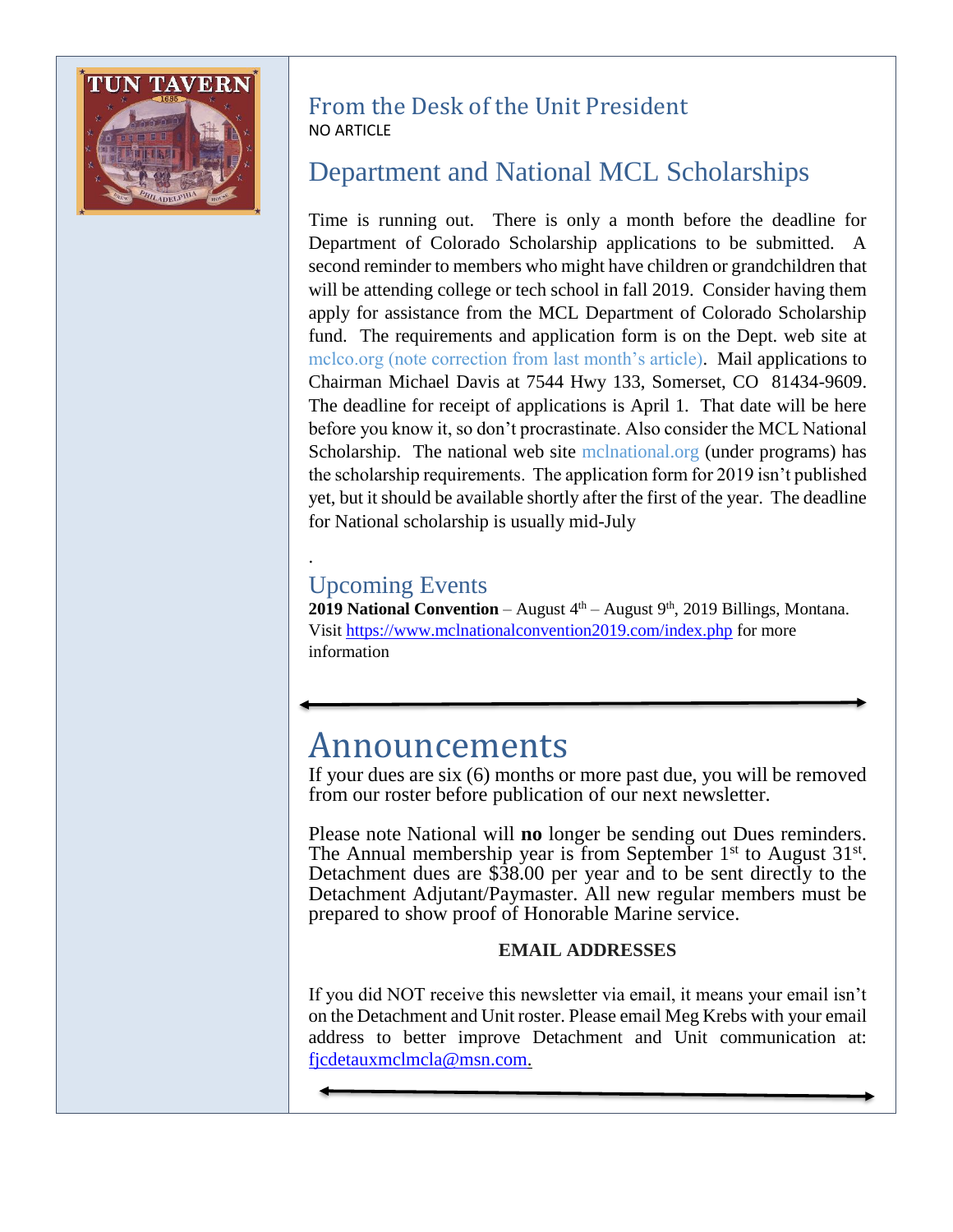### Upcoming Events/Meetings **Mark your calendars:**

**2019 National Convention** – August  $4<sup>th</sup>$  – August  $9<sup>th</sup>$ , 2019 Billings, Montana. Visit<https://www.mclnationalconvention2019.com/index.php> for more information

# **Find us on Ed Facebook**

<https://www.facebook.com/MCLFrankJCarrollDetachment/>

# Photos from Phil Price's funeral